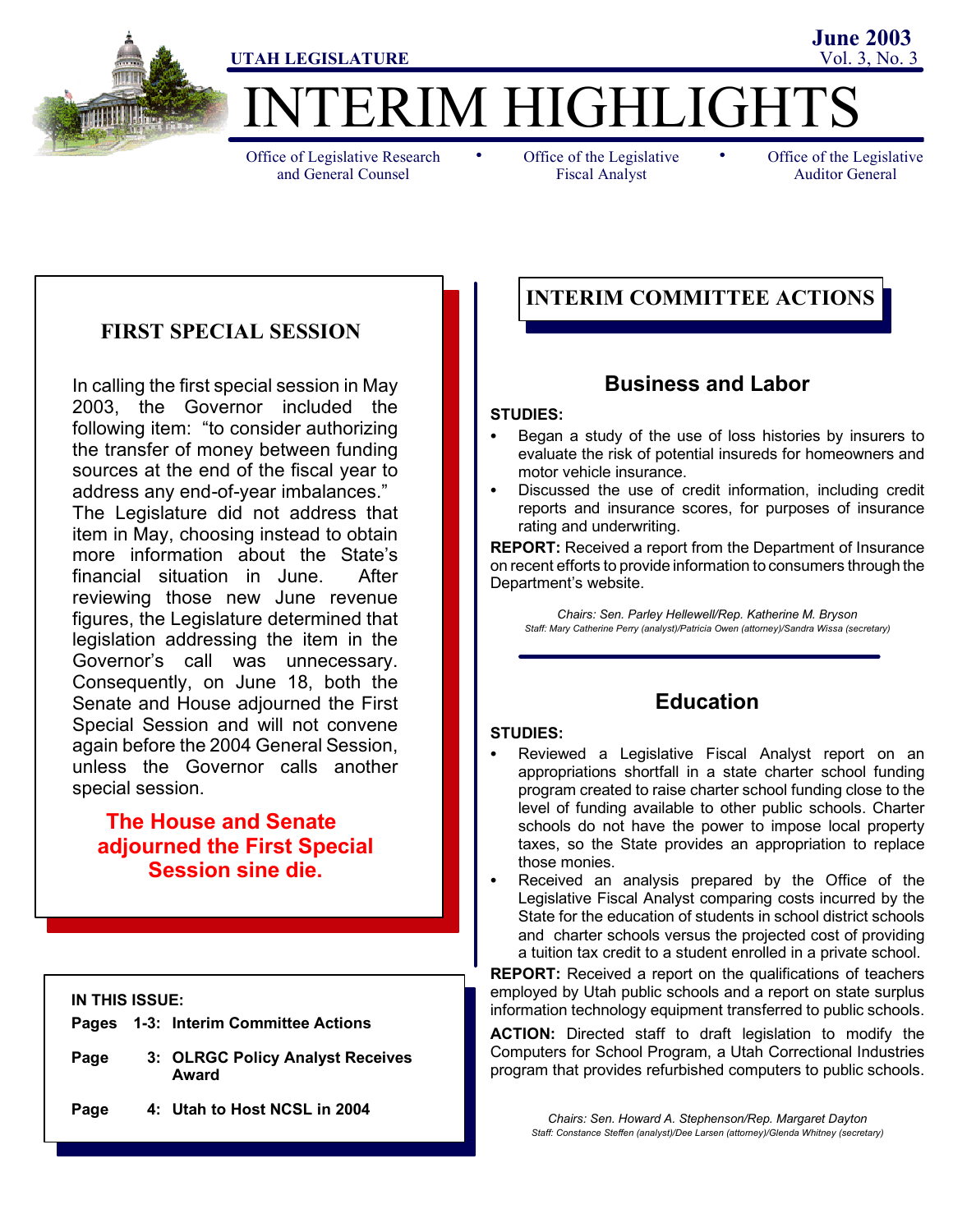## **Government Operations**

**STUDY:** Discussed early voting and no-excuse absentee voting. **ACTIONS:**

- Recommended draft legislation "Technical Amendment Polling Place Supplies."
- Recommended draft legislation "Publication of Resolution and Notice."
- Discussed state boards and commissions and directed staff to prepare and conduct a survey evaluating certain boards and commissions for possible repeal.

*Chairs: Sen. John W. Hickman/Rep. James A. Ferrin Staff: John Cannon (analyst)/John Fellows (attorney)/Cassandra Bauman (secretary)*

## **Health and Human Services**

**STUDY:** Discussed the strength of several parts of the human services "safety net" and received recommendations for its improvement: employment and cash assistance, child care, community services, community health centers, and public mental health and substance abuse services.

*Chairs: Sen. David H. Steele/Rep. Mike Thompson Staff: Mark Andrews (analyst)/Catherine Dupont, Stacey Snyder (attorneys)/Joy Miller (secretary)*

## **Judiciary**

#### **STUDIES:**

- Discussed amendments to the Uniform Arbitration Act, including whether or not arbitrators should be permitted to assess punitive damage awards.
- Continued a discussion of the Interstate Compact for Juveniles to address weakness in the existing compact, including jurisdictional issues, lack of compliance with rules, and timely response of states to compact issues.

*Chairs: Sen. David L. Gladwell/Rep. Ben C. Ferry Staff: Jerry Howe (analyst)/Esther Chelsea-McCarty (attorney)/Cassandra Bauman (secretary)*

## **Law Enforcement and Criminal Justice**

**STUDY:** Received information from representatives from four states regarding their successes and failures with drug treatment policy reforms. The Committee will receive more information at future meetings about Utah's current drug treatment policies and recommendations for changes that will reduce recidivism and provide cost savings to the State.

*Chairs: Sen. D. Chris Buttars/Rep. DeMar "Bud" Bowman Staff: Chyleen Arbon (analyst)/Susan Creager Allred (attorney)/Tracey Fredman (secretary)*

## **Natural Resources, Agriculture, and Environment**

**STUDY:** Discussed wildfire management issues and policies, including the state Wildland Fire Suppression Fund, state and federal interagency cooperation, and cost control.

#### **REPORTS:**

- Received a report from the U.S. Department of Agriculture and the Utah Department of Agriculture and Food on cricket and grasshopper infestation management.
- Received a report from the Utah Department of Agriculture and Food on the effect of the drought on weed control.
- Received a report from the Division of Water Resources on drought conditions in Utah.

*Chairs: Sen. Beverly Evans/Rep. Craig W. Buttars Staff: Brian Allred (analyst)/Jeanenne Larson (attorney)/Joy Miller (secretary)*

## **Political Subdivisions**

**STUDY:** Received comments regarding land use planning, specifically about conflicts between governmental entities over land use and conflicts between local government and the developer over land use.

> *Chairs: Sen. Carlene M. Walker/Rep. Kory M. Holdaway Staff: Joseph Wade (analyst)/Robert Rees (attorney)/Wendy Bangerter (secretary)*

## **Public Utilities and Technology**

#### **REPORTS:**

- Received a report on rates and access for telecommunication providers to interstate and local rights of way. The report included comparative data for other states and private rights of way. Discussion followed the report and the Committee decided to reconsider the existing statutory policy at the July Interim meeting.
- Received a report on the proposed 25% increase in natural gas rates and how the Public Service Commission is involved in the rate pass-through process.
- Received a report from the Public Service Commission regarding the most important issues to be considered this year, which include the multi-state process, natural gas rates, electricity rates, telecommunications (cost of a loop), and the Federal Communication Commission's report on the federal 1996 telecommunication law revisions.

*Chairs: Sen. Leonard M. Blackham/Rep. Stephen H. Urquhart Staff: Richard North (analyst)/Thad LeVar (attorney)/Jennifer Markham (secretary)*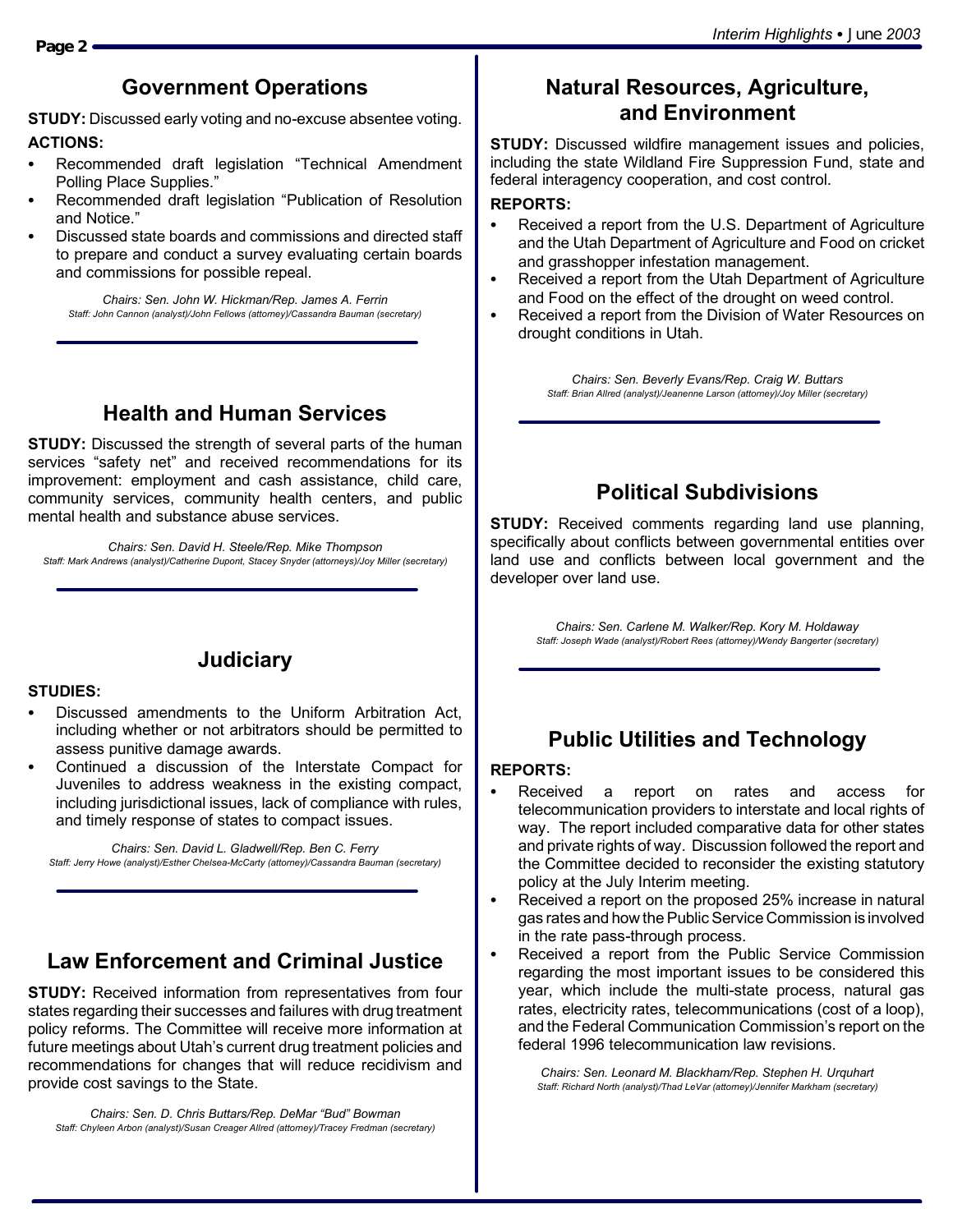## **Revenue and Taxation**

#### **REPORTS:**

- Received a state revenue update from the Utah State Tax Commission. The combined General Fund and Uniform School Fund revenues are \$30.23 million below consensus estimates, and general Utah economic conditions are mixed. While residential construction is strong, sales tax and withholding taxes are flat to weak. Utah consumer sentiment and new car and truck sales have declined from previous levels.
- Received a report from the Property Tax Division of the Utah State Tax Commission on the sales assessment ratio study process. The Committee also received comment on the study process from the Utah Association of County Assessors. Under Section 59-2-704.5, the Committee is required, every five years, to review the standards under which these studies are conducted and determine whether the standards should be modified.

*Chairs: Sen. Curtis S. Bramble/Rep. Wayne A. Harper Staff: Bryant Howe (analyst)/Rebecca Rockwell (attorney)/Sandra Wissa (secretary)*

## **Transportation**

#### **STUDIES:**

- Received an update on the commuter and light rail. Ridership on the two existing light rail lines is approximately twice original estimates. The draft Environmental Impact Statement for the Weber County to Salt Lake City commuter rail system is expected to be completed in October of this year, and service on that line is expected to begin in 2007.
- Received a presentation on Motor Vehicle Safety Inspection Program and a presentation on an audit report from the Legislative Auditor General that was completed in 2001. A presentation was also given from the Utah Highway Patrol, and testimony was received from the public.

*Chairs: Sen. Dan R. Eastman/Rep. Joseph G. Murray Staff: Benjamin Christensen (analyst)/Shannon Halverson (attorney)/Jennifer Markham (secretary)*

## **Workforce Services & Community and Economic Development**

#### **STUDIES:**

- Discussed draft legislation addressing technical changes to the Family Employment Program.
- Received a presentation on other states' self-employment assistance programs in lieu of regular unemployment compensation.

**ACTION:** Recommended reauthorization of the Utah Commission on Volunteers for 10 years.

> *Chairs: Sen. Scott K. Jenkins/Rep. David N. Cox Staff: Jami Momberger (analyst)/Jim Wilson (attorney)/Glenda Whitney (secretary)*

## **ORLGC Policy Analyst Receives National Award** *Bryant Howe Recognized by NCSL*

Bryant Howe has been chosen to receive the Research and Committee Staff Section's (RACSS) Legislative Staff Achievement Award for 2003. Bryant's selection was based not only on his long record of public service to OLRGC but also in recognition of his distinguished work on behalf of NCSL as a member of the faculty team for the research and policy track at NCSL's Skills Development Seminar.

Over the past five years, Bryant and his teaching partner have revitalized the research and policy track, transforming it into a practical, hands-on training session for new legislative staff. Their sessions consistently receive the highest ratings. Bryant's service to NCSL and RACSS has been notable and most valuable. This award will be given at the NCSL Annual Meeting in San Francisco.

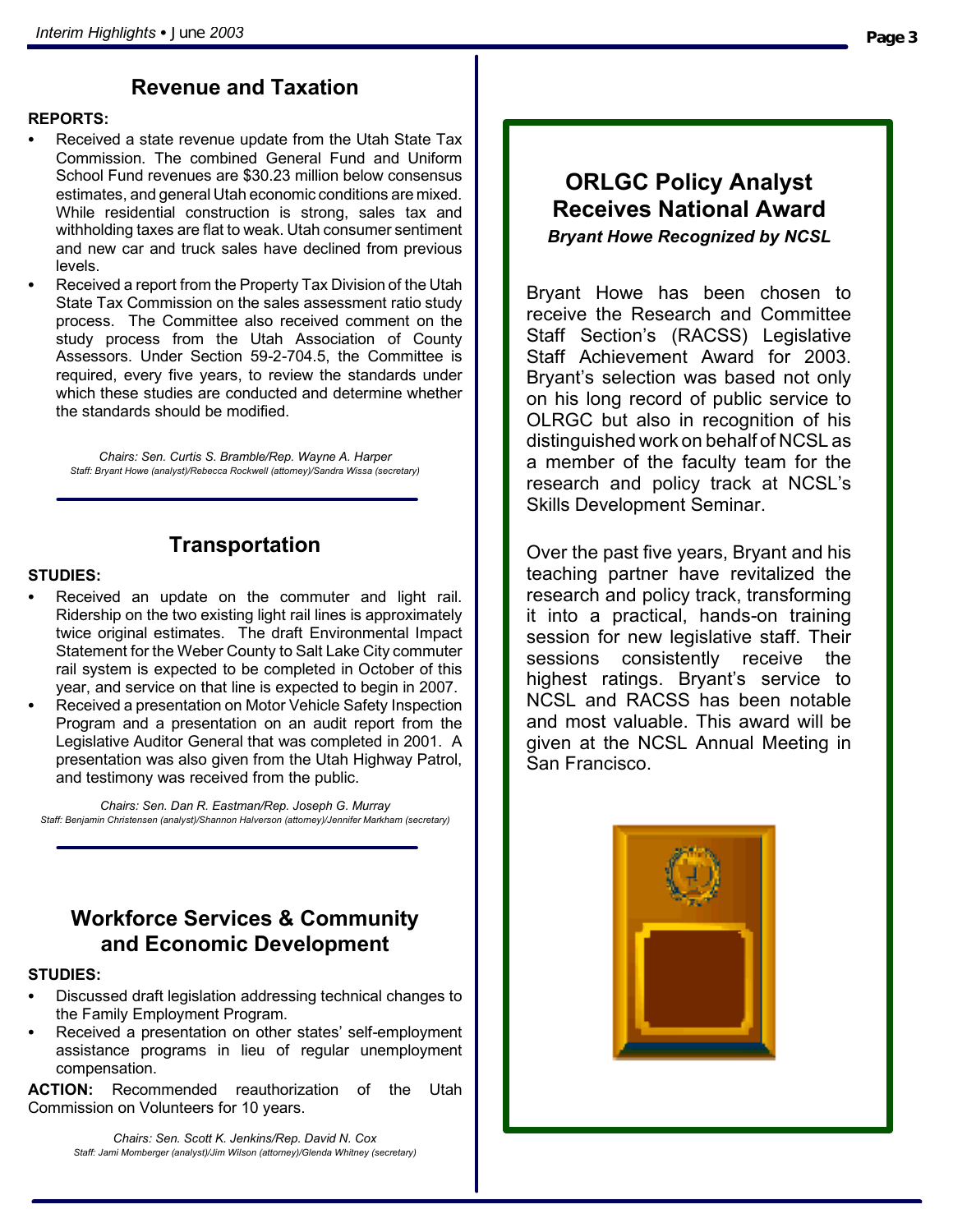## **UTAH PREPARES TO HOST NCSL IN 2004**

#### **NCSL Planning Committee Created**

The Legislature created a 16-member NCSL Planning Committee to prepare for Utah's promotional activities at the 2003 Annual Meeting & Exhibition in San Francisco and host the 2004 Annual Meeting & Exhibition in Salt Lake City. The committee members are:

> Senator Peter C. Knudson, Co-Chair **Rep. Wayne A. Harper** Rep. Wayne A. Harper Rep. Greg J. Curtis, Co-Chair **Rep. Access 1999** Rep. David L. Hogue Sen. Gene Davis Rep. Patricia W. Jones Sen. Dan R. Eastman Rep. Ty McCartney Sen. Paula F. Julander **Rep. Karen W. Morgan** Sen. Michael G. Waddoups **Rep. Carol Spackman Moss**<br>
> Sen. Carlene W. Walker **Rep. Merlynn T. Newbold** Rep. Marda Dillree **Rep. Lawanna Shurtliff** Rep. Brent H. Goodfellow

Rep. Merlynn T. Newbold

**STAFF** 

Stewart E. Smith Beverlee LeCheminant

#### **Preparations for NCSL 2003 in San Francisco July 21-25, 2003** Received a report from each of the subcommittees relating to Utah's responsibilities for the 2003 NCSL meetings in San Francisco. Received a report on the San Francisco social event that Utah is required to host. Rep. Dillree reported on the budget and plans for a buffet breakfast on Friday, July 25, 2003. Seating for 1,000 people will be provided, and 2,000 attendees are expected. Two large screens will be used in the area to show a continuous loop video. Discussed plans for the 50-foot Utah booth in the exhibit hall, which will include two video arcade games of all-terrain vehicle and snow mobile simulations. Literature and other assistance will be provided by the Utah Travel Council and the Salt Convention and Visitors Bureau. Legislators and staff attending the conference will be asked to participate in the booth. Provided information on gifts for San Francisco which will include: Utah pins; a drawing for two free round-trip tickets on Delta and a two-night stay in Park City for two, which will be given away at the Friday breakfast; and two gift baskets featuring Utah products, valued at approximately \$100 each, which will be given away each day. **Plans for Hosting NCSL 2004 in Salt Lake City July 19-24, 2004** Discussed plans for fund-raising. Rep. Hogue offered his assistance in response to Sen. Davis's request for help on the Fund-raising Subcommittee, which will be searching to add private sector members. Discussed a Utah logo and time table. Discussed potential venues for the 2004 NCSL social events in Salt Lake City. Received a report on sales tax exemptions for NCSL conference purchases and charitable tax deductions for donations made for the NCSL meetings. Approved a letter to be used in the fund-raising effort. **Office of Legislative Research and General Counsel** 436 State Capitol . Salt Lake City, UT . 84114 (801) 538-1032 **Office of the Legislative Fiscal Analyst** 425 State Capitol • Salt Lake City, UT • 84114 (801) 538-1034 **Office of the Legislative Auditor General** 130 State Capitol · Salt Lake City, UT · 84114 (801) 538-1033 For more information about legislative activities, contact one of the legislative offices or access our website at: www.le.utah.gov *Editors: Chyleen A. Arbon and Mary Catherine Perry*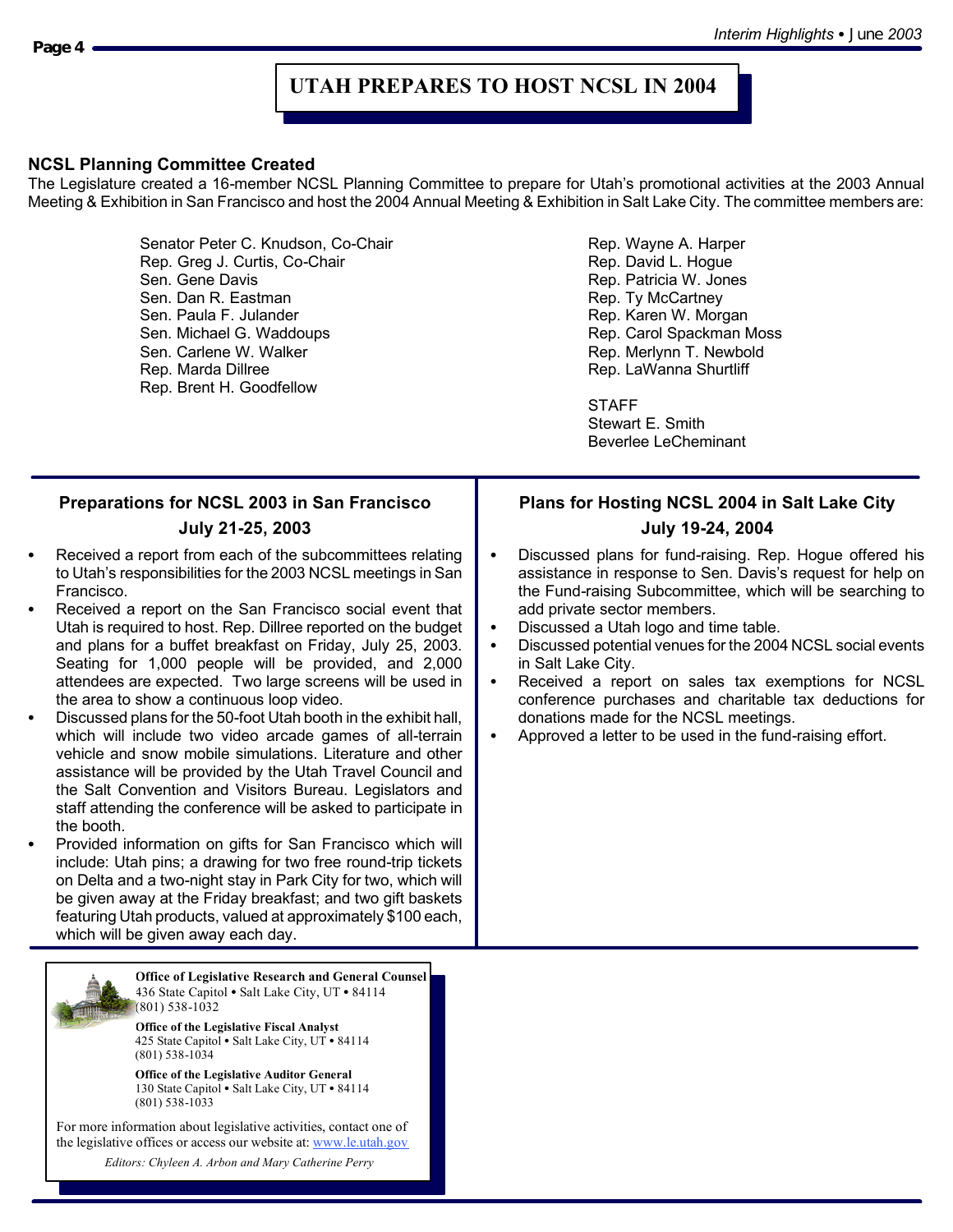

FISCAL HIGHLIGHTS

JOHN E. MASSEY, DIRECTOR

## **EXECUTIVE APPROPRIATIONS**

CO-CHAIRS:

SENATOR LEONARD BLACKHAM - REPRESENTATIVE RON BIGELOW

### **Revenue Update & REPORTS Federal Funds - Tax Reconciliation Legislation**

Current revenue collections for FY 2003 are expected to be approximately \$26 to \$30 million under the forecast amounts. Any deficit that may occur should be offset by using lapsing balances, FY 2003 carry forward used in the FY 2004 budget and additional federal funds appropriated to the state. The additional federal funds appropriated to the state are detailed below.

It is still too early to determine how the FY 2004 revenue situation will develop given the many conflicting economic signals currently in play. New economic data should be available in July to help determine potential revenue changes. One thing we do anticipate however is that federal tax changes will result in a revenue loss of \$15.2 million in FY 2004 and a loss of \$8.6 million in FY 2005.

Staff reviewed the effects of the recently signed Jobs and Growth Tax Relief Reconciliation Act of 2003. This bill provides fiscal relief from the federal government to the states. Of the total \$20 billion package, Utah is projected to receive a total of \$117.3 million. This total includes the following:

- 1. An increase in the Federal Medical Assistance Percentage (FMAP) - the percentage of the total Medicaid costs paid by the federal government.
- 2. A flexible grant for financing essential government services or covering the state cost of complying with unfunded federal mandates.

The temporary FMAP increase will be for five quarters (April 2003 through June 2004) and will boost the federal percentage from 71.24 to 74.19 percent. The total amount expected from this piece of the fiscal relief is \$41.3 million.

The flexible grant covers the same time period. The total amount expected is \$78 million. In fact, on June 6, 2003, the State received the first payment of \$38 million, which was deposited into the General Fund. A second \$38 million payment is expected on October 1, 2003.

**Staff Contacts:** Andrea Wilko (Revenue) & Spencer Pratt (Federal Funds)

**Report:** Legislative Review of Purchase, Sale, and Transfer of Real Property by State Agencies

**Summary:** Utah law gives all state agencies authority to acquire and dispose of real property. For most agencies, this authority must be handled through the Division of Facilities and Construction Management (DFCM). Most property purchases fall under the definition of "capital development" and must be submitted to the State Building Board which in turn submits its prioritized capital development recommendations to the Legislature. The Legislature has provided an exception for some agencies, they include:

- The Department of Transportation
- The Department of Natural Resources
- The Utah National Guard (State Armory Board)
- Any institution administered by the State Board of Education
- Any Higher Education institution (Board of Regents)
- The School and Institutional Trust Lands Administration

In House Bill 292, enacted in the 2000 General Session, the Legislature stated that no prior legislative approval is needed for DFCM projects that involve no state funds in purchase, maintenance, or future improvements. The Legislature also exempted acquisitions costing less than \$250,000.

#### **Analyst Recommendations:**

1. The Legislature should tighten the definition of "non-state funds" in statutes exempting certain capital developments from prior legislative approval. While the Legislature intended this to mean donated funds, sometimes in budgeting terms restricted funds are considered non-state funds;

2. The Legislature should amend UCA 63A-5-215 so that funds received by DFCM from the sale of real property are not considered to be automatically appropriated to the state building program but rather are subject to legislative appropriation;

3. The Legislature should consider statutory revisions to establish some minimum standards for real property dispositions by agencies that dispose of real property through DFCM.

**Staff Contacts**: Steve Allred, Mark Bleazard and Kevin Walthers

425 STATE CAPITOL • SALT LAKE CITY, UTAH • 84114 PHONE: (801) 538-1034 BEN LEISHMAN, EDITOR